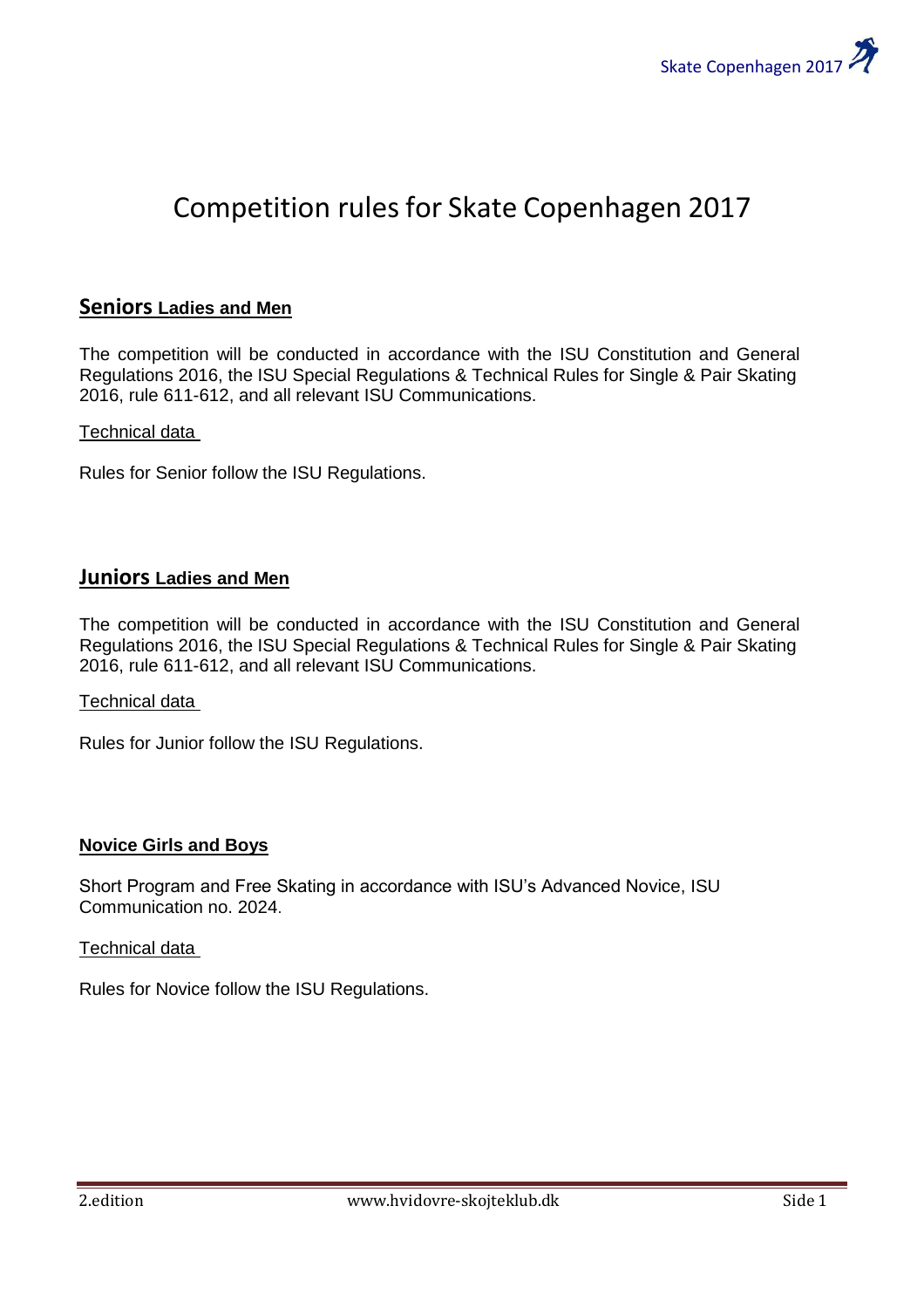# *Debs Girls Short Program (advanced novice).*

Participants must not have reached the age of 13 by 1 July 2016. Maximum duration 2.30 min.

- a) Single or double Axel
- b) Double jump (free) immediately preceded by connecting steps
- c) Jump combination consisting of two double jumps or one double and one single jump
- d) Layback or sideways leaning spin, or spin in a basic position, no change of foot, 6 revolutions, no change of foot, no flying entry
- e) Spin combination with only one change of foot, 5 revolutions on each foot, flying entry is possible
- f) One step sequence

## Note:

The solo jump (b) must be different from that used in (a) and different from the jumps in the jump combination (c). Jumps used in the jump combination (c) can be the same but have to be different than the jumps used in (a) and (b).

Jumps which do not satisfy the requirements – including wrong number of revolutions – will have no value, but will block a jumping box, if one is empty.

In elements with levels a maximum of level 3 can be given. Any additional attempted level features will be ignored.

Factor for jumps in  $2^{nd}$  half of the program = 1.00

A fall will give a deduction of 0,5 points

General component factor  $= 0.8$ 

*Program components*

Skating Skills, Transitions, Performance, Interpretation of the music.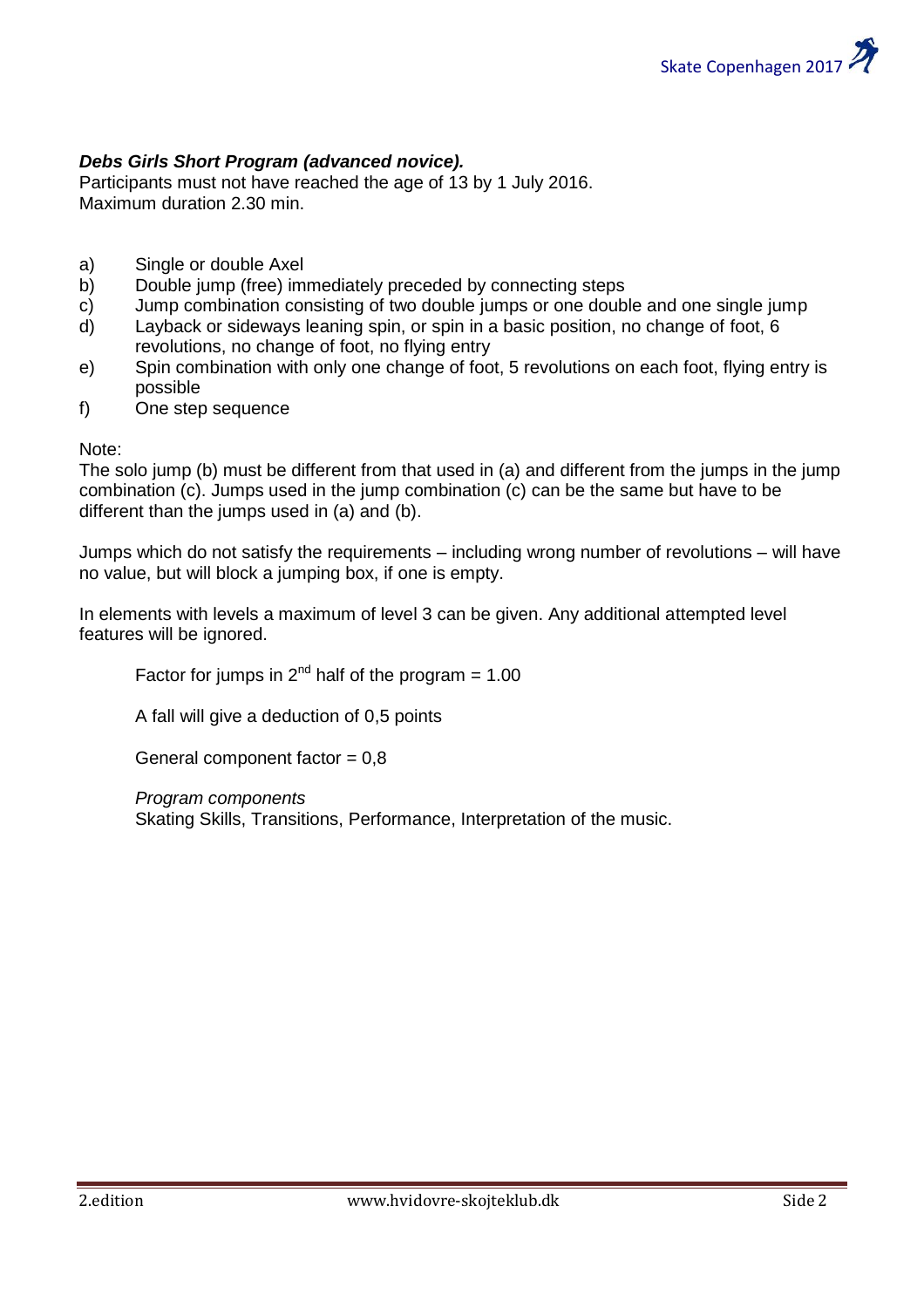## **Debs Girls Free skating** *(advanced novice).*

Participants must not have reached the age of 13 by 1 July 2016. Max duration: 3.00 min +/- 10 sec.

- a) Maximum of 6 jump elements One must be an Axel or Axel-type jump Maximum two (2) jump combinations or sequences. Jump combinations can only consist of two (2) jumps. Jump sequences can contain any number of jumps
- b) Maximum of 2 different spins One must be a spin combination with change of foot (min 8 revolutions), flying entrance is not allowed, and one must be a flying spin (min 6 revolutions) or a spin in one position with change of foot and a flying entrance (min 8 revolutions)
- c) Maximum 1 step sequence

#### **Note**

Any single and double jump (including Double Axel) cannot be executed more than twice in total. In elements with levels a maximum of level 3 can be given.

Factor for jumps in  $2^{nd}$  half of the program = 1.00

A fall will give a deduction of 0,5 points

General component factor = 1,6

*Program components*

Skating Skills, Transitions, Performance, Interpretation of the music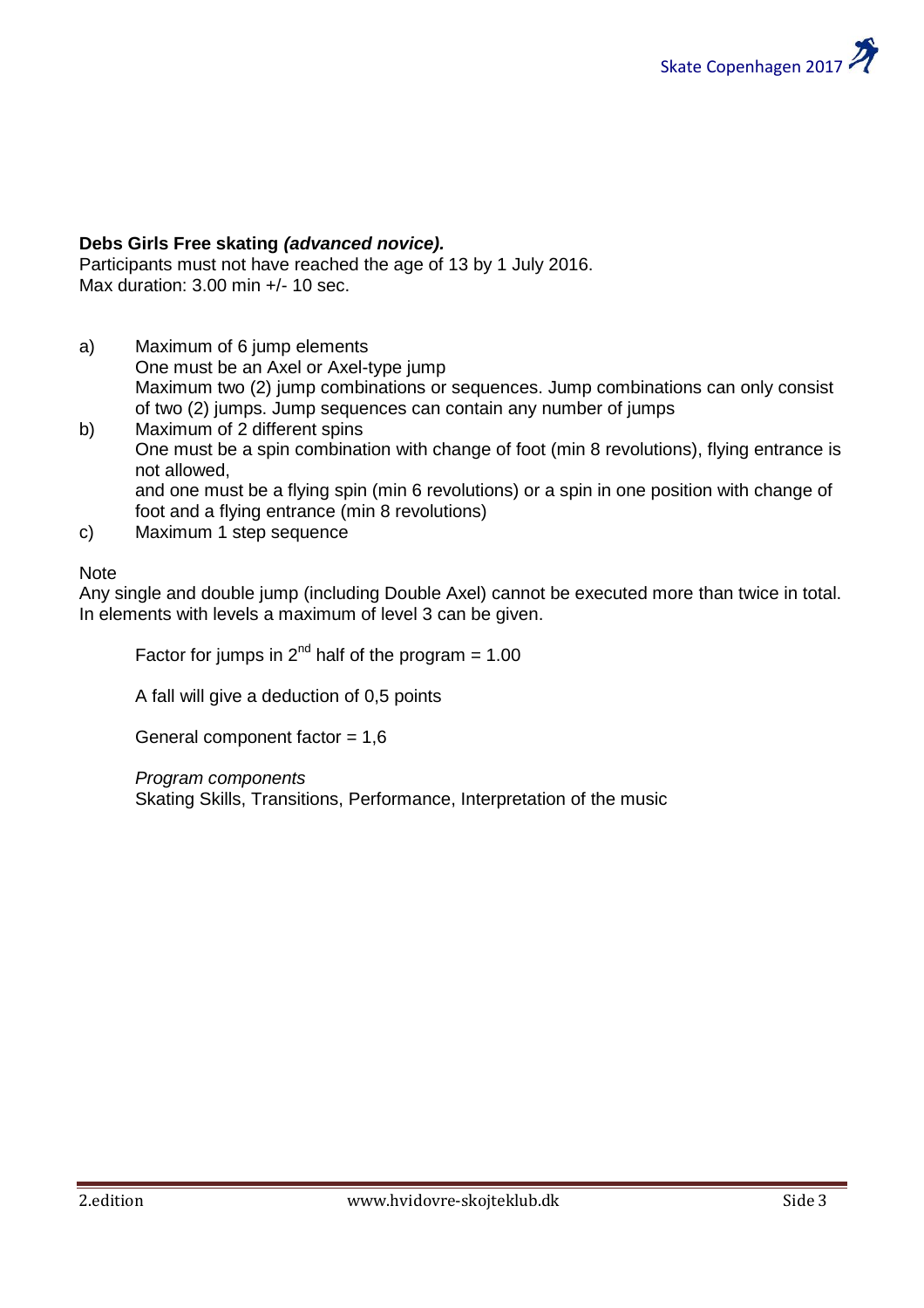# *Debs Boys Short Program (advanced novice).*

Participants must not have reached the age of 13 by 1 July 2016. Max duration 2.30 min.

- a) Single or double Axel
- b) Double jump (free) immediately preceded by connecting steps
- c) Jumps combination consisting of two double jumps or one double and one single jump
- d) Upright, Camel or sit spin with change of foot, flying entrance not allowed (5 revolutions on each foot)
- e) Spin combination with at least one change of position and only one change of foot, (5 revolutions on each foot), flying entry allowed
- f) One step sequence

Note:

The solo jump (b) must be different from that used in (a) and different from the jumps in the jump combination (c). Jumps used in the jump combination (c) can be the same but have to be different than the jumps used in (a) and (b).

Jumps which do not satisfy the requirements – including wrong number of revolutions – will have no value, but will block a jumping box, if one is empty.

In elements with levels, a maximum of level 3 can be given. Any additional attempted level features will be ignored.

Factor for jumps in  $2^{nd}$  half of the program = 1.00

A fall will give a deduction of 0,5 points

General component factor  $= 0.9$ 

*Program components*

Skating Skills, Transitions, Performance, Interpretation of the music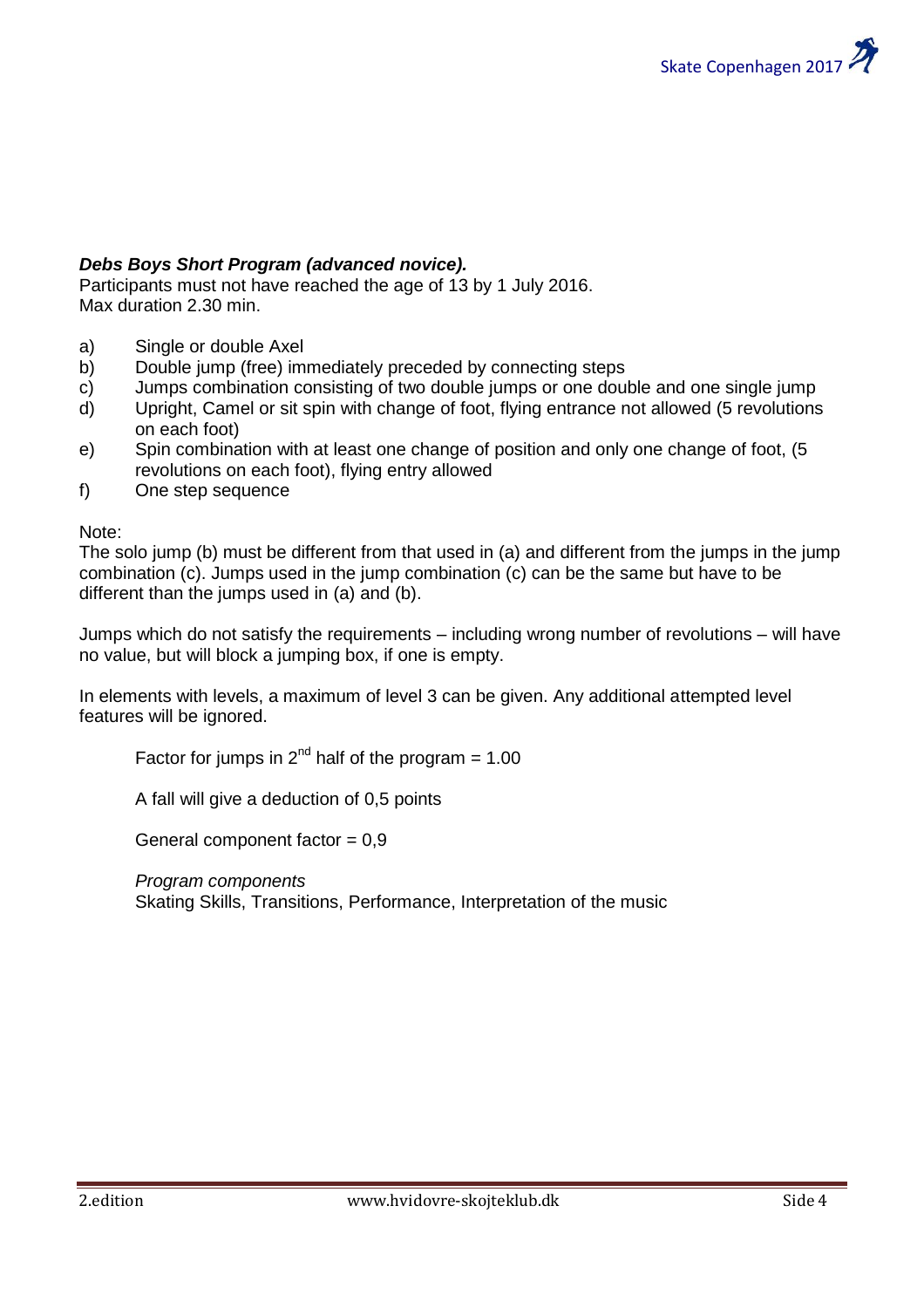## **Debs Boys Free skating** *(advanced novice).*

Participants must not have reached the age of 13 by 1 July 2016. Max duration: 3.00 min. +/- 10 sec.

- a) Maximum of 6 jump elements One must be an Axel or Axel-type jump Maximum two (2) jump combinations or sequences. Jump combinations can only consist of two (2) jumps. Jump sequences can contain any number of jumps
- b) Maximum of 2 different spins One must be a spin combination with change of foot (min 8 revolutions), flying entrance is not allowed, and one must be a flying spin (min 6 revolutions) or a spin in one position with change of foot and a flying entrance (min 8 revolutions)
- c) Maximum 1 step sequence

#### Note:

Any single and double jump (including Double Axel) cannot be executed more than twice in total. In elements with levels a maximum of level 3 can be given. Any additional attempted level features will be ignored.

Factor for jumps in  $2^{nd}$  half of the program = 1.00

A fall will give a deduction of 0,5 points

General component factor  $= 1,8$ 

*Program components*

Skating Skills, Transitions, Performance, Interpretation of the music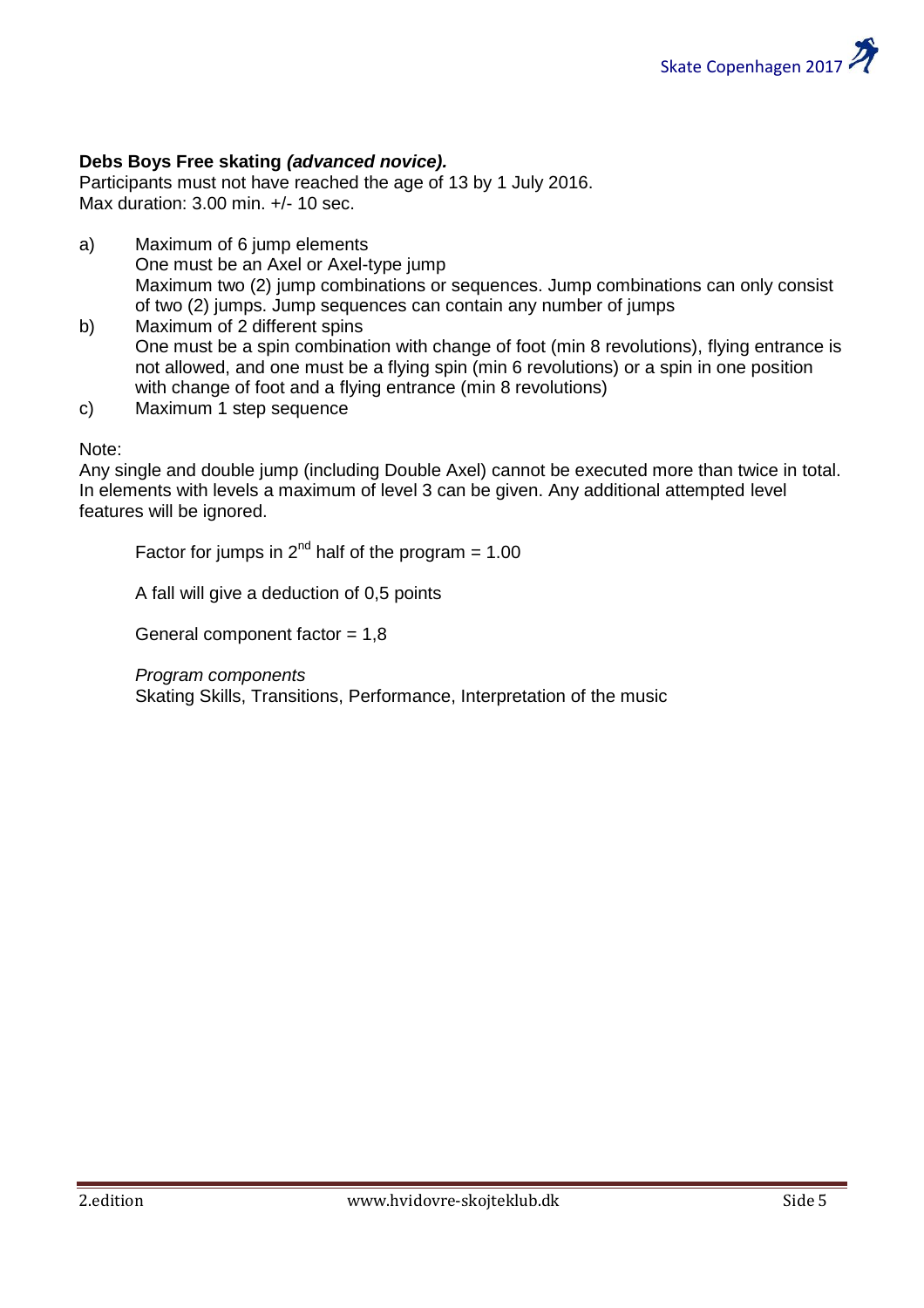## **Springs Girls & Boys Free skating** *(basic novice b).*

Participants must not have reached the age of 12 by 1 July 2016. Max duration: 2.30 min. +/- 10 sec.

- a) Maximum of 5 jump elements One must be an Axel or Axel-type jump Maximum two (2) jump combinations or sequences. Jump combinations can only consist of two (2) jumps. Jump sequences can contain any number of jumps
- b) Maximum of 2 different spins One must be a spin combination, change of foot is allowed (10 revolutions), and one must be a flying spin or a spin with flying entrance, change of position and foot is allowed (6 revolutions)
- c) Maximum 1 step sequence

Note:

Any single and double jump (including Double Axel) cannot be executed more than twice in total.

In elements with levels a maximum of level 3 can be given. Any additional attempted level features will be ignored.

Factor for jumps in  $2^{nd}$  half of the program = 1.00

A fall will give a deduction of 0,5 points

General component factor = 1,7

*Program components* Skating Skills, Performance, Composition